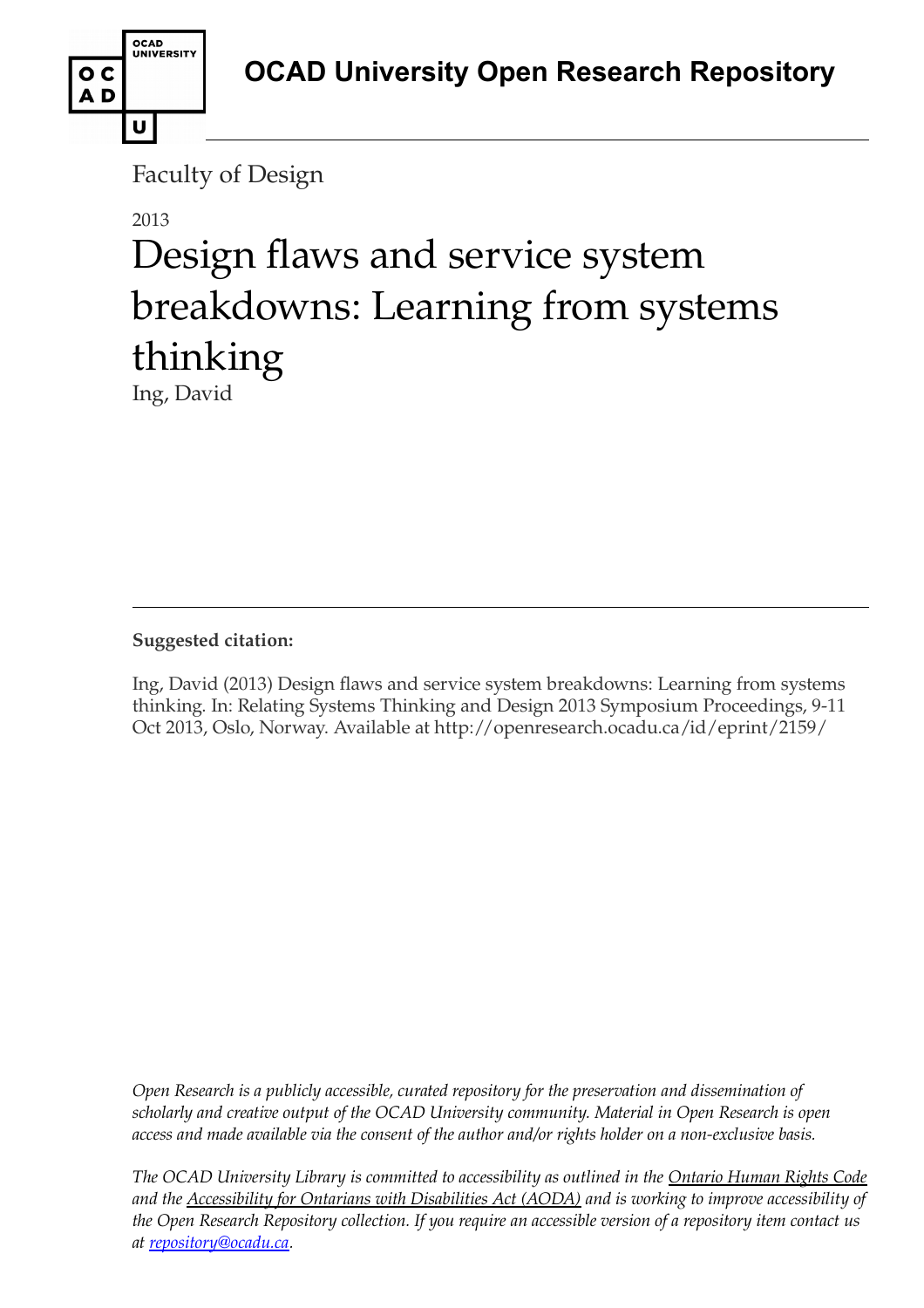## *David Ing* Design Flaws and Service System Breakdowns Learning from Systems Thinking

#### *Abstract*

*In what ways might systems thinking be helpful to designers? In the 21st century, the types of project with which designers have become engaged has expanded to include service systems. Service systems are typically composites of mechanisms, organisms, human beings and ecologies. Systems thinking is a perspective with theories, methods and practices that enables transcending disciplinary boundaries. Application of systems thinking in designing a service system can aid in surfacing potential flaws and/or anticipating future breakdowns in functions, structures and/or processes. Designers and systems thinkers should work together to improve the nature of service systems. As a starter set into these conversations, seven conditions are proposed as a starting context. These conditions are presented neither as rigourously defined nor as exhaustive, but as an entry point into future joint engagement.*

*Keywords*: systems thinking, reframing, service systems, breakdowns

#### **Introduction**

The training of designers, either implicitly or explicitly, commonly involves some concepts with a long tradition in systems thinking. Much of body of knowledge for systems thinking is rooted in the pre-Internet, pre-globalization, pre-climate-change period of the 1970s and 1980s (Ing, 2013). Designers may benefit by engaging with contemporary body of knowledge on systems thinking with researchers and practitioner who have been active in the 21st century.

This article proposes ongoing engagement between designers and systems thinkers in continuing collaboration. As an entry to that engagement, three questions are explored:

- 1. How have design thinking and systems thinking evolved?
- 2. In which ways might designers be helped by (advances in) the systems sciences?
- 3. Where might collaborations with systems thinkers naturally codevelop?

Collaborations between designers and systems thinkers may be formalized as inquiring systems. "Inquiry is an activity that produces knowledge" (Churchman, 1971, p. 8). The directions in which designers find development productive can be an early conversation.

#### **1 How Have Design Thinking and Systems Thinking Evolved?**

Research into designerly ways of knowing and thinking includes citations to individual well familiar to systems thinkers: Donald Schön, Horst Rittel, Herbert Simon (Cross, 1982, 2001, 2007). The popularization of design thinking has led to proposals of how that perspective might be complemented by systems thinking. Authentic (strong) systems thinking may be contrasted with espoused (weak) systems thinking. While systems thinking is a broad domain, designers may be particularly interested in the rise of service systems science over the past decade.

#### *1.1 Design thinking may be complemented by a long(er) tradition of systems thinking*

Design thinking – featuring three spaces of inspiration, ideation and implementation, in addition to characteristics of empathy, integrative thinking, optimism, experimentation and collaboration – has been popularized to managerial audiences (Brown, 2008). A longer perspective sees three generations of design:

• a first generation of design, where: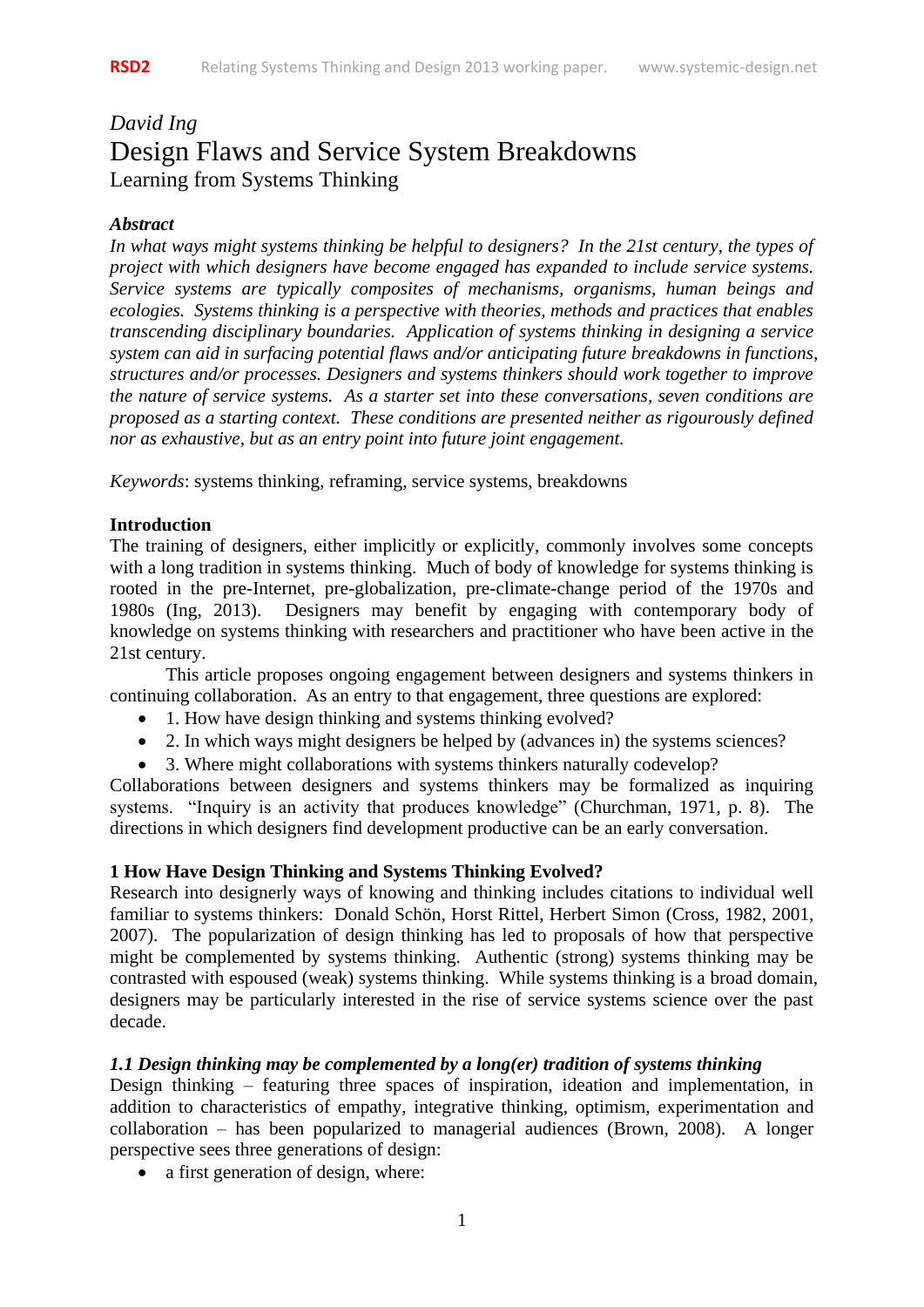- 
- $\bullet$  the act of designing is by "designers";
- professionals hold the knowledge critical to design;
- after the design has been created, there is no obligation to go further, and
- designs are "thrown over the wall" to contractors and users.
- a second generation of design, where:
	- the need for collaboration amongst designers and external perspectives to guide them is recognized;
	- inputs is welcomed from many stakeholders, including users; and
	- the design team observes and interacts with a larger system environment; and
- a third (proposed) generation of design where:
	- stakeholders are the designers;
	- people are allowed to plan for themselves;
	- the design facilitator creates an environment where differing views are honoured within the context of the larger system; and
	- "authentic engagement" taps the creative energy of every participant.

The third generation is proposed to overcome two risks in the second generation: (i) an emphasis of the perspectives coming from the parts may miss the perspective of the whole; and (ii) there may be unintended consequences that emerge with parts are missed, so that a coherent whole does not result (Pourdehnad, Wexler, & Wilson, 2011). The finding that "An integrated approach to problem resolution requires design thinkers to expand their understanding of good systems design principles with a purposeful consideration of the social systems they are working within" highlights two ideas central to systems thinking: the engagement of a social system, and purpose.

#### *1.2 Authentic systems thinking may be contrasted with espoused systems thinking*

While many individuals may espouse themselves to be systems thinkers, it is not uncommon for them to miss the leading idea of expansionism of systems to larger wholes, in an overemphasis of reductionism of a system into its parts.

Systems thinking is a perspective on parts, wholes, and their relations (Ing, 2013). The most basic concepts of systems thinking are function (or role), structure and process.

- Function is a contribution of a part to its containing whole. The relation is between a living part (e.g. a person) and a whole (e.g. an organization) is generally labelled as a role, rather than a function.
- Structure is an arrangement in space. That arrangement could be between two or more parts, or two or more wholes.
- Process is an arrangement in time. A part may persist through time, or evolve (Gharajedaghi, 1999).

In authentic systems thinking, synthesis precedes analysis. Synthesis is putting things together. Analysis is taking things apart. The function, as the relation between the part and the containing whole, is emphasized.

- 1. Identify a containing whole (system) of which the thing to be explained is a part.
- 2. Explain the behavior or properties of the containing whole.
- 3. Then explain the behavior or properties of the thing to the explained in terms of its role(s) or function(s) within its containing whole (Ackoff, 1981).

Non-authentic (weak) espoused systems thinkers gravitate towards analysis, often missing the context of the containing whole.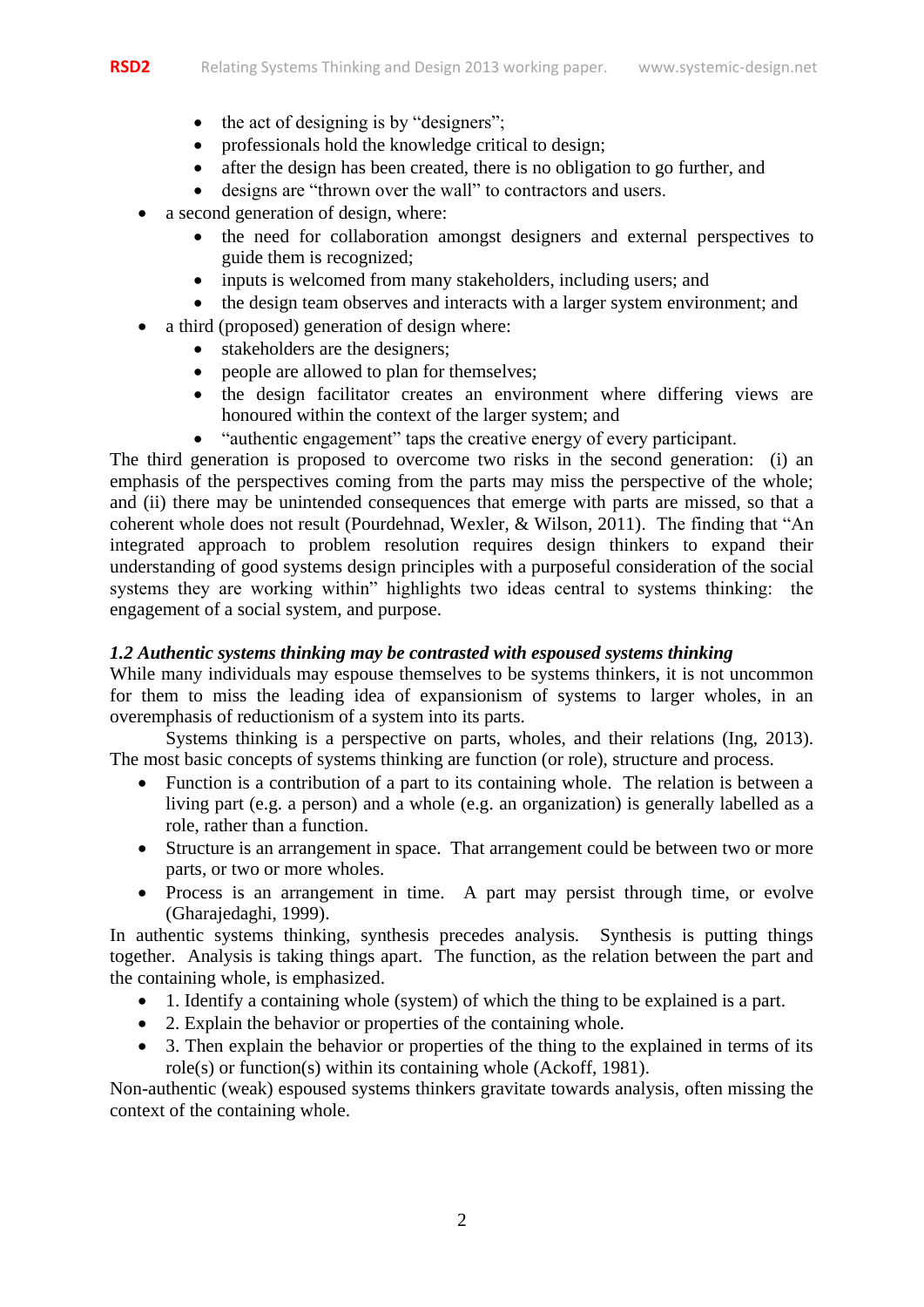#### *1.3. Service systems science views the value through service from a systems thinking perspective*

Amongst the community of systems thinkers, the significance of social systems – as distinct from mechanistic systems and biological systems – rose in the 1970s and 1980s, with the recognition of distinct features (e.g. human will). The appreciation of coproduction of value in systems developed in the 1990s (Normann & Ramirez, 1994; Normann, 2001). Over the past decade, an appreciation for systems thinking for understanding service science has risen.

A service system can be defined as a dynamic configuration of resources (people, technology, organisations and shared information) that creates and delivers value between the provider and the customer through service (IfM & IBM, 2008).

Service systems support human civilization in technical, organizational and socio-political forms:

- systems that *move, store, harvest and process* include transportation, water and waste management, food and global supply chain, energy and energy grid, and information and communications (ICT) infrastructure;
- systems that *enable healthy, wealthy and wise people* include building and construction, banking and finance, retail and hospitality, healthcare and education (including universities);
- systems that *govern* include the governments of cities, the governments of regions and states, and the governments of nations (Spohrer & Maglio, 2010).

Dysfunctional and inefficiencies in these systems of systems – with healthcare, education, government and safety, building and transport infrastructure as the most significant, are seen as a \$4 trillion challenge for the world (IBM, 2010). Designers are now being asked to work on transforming these legacy systems.

#### **2 In Which Ways Might Designers Be Helped By (Advances In) The Systems Sciences?**

Designers may take iterative approaches to creating and improving alternative solutions. Service systems, however, may present the challenges of "wicked problems" that are illdefined, complex and constantly changing (Rittel & Webber, 1973). The challenge may not just a problem to be solved, but instead a problematique  $-$  a system of problems that requires dissolving (Christakis, 2006).

The development of systems thinking continues to progress in the systems sciences, where multiple perspectives and transdisciplinary inquiries continue. Designers may be unfamiliar with some of the advances in knowledge gained over the past two decades. Flaws in the design of service system might be surfaced by conditions that have previously been recognized as patterns through systems thinking. Seven conditions are outlined below, as appetizers to encourage further research and dialogue.

#### *2.1 Activity package mismatch: Theory of the offering*

In interactions between customers (or clients or beneficiaries) and suppliers, there may be mismatches in expectations on outcomes. Offerings are three-dimension activity packages with physical content, service content and people content (Ramírez & Wallin, 2000). An offering may be an output (i.e. produced by one or more suppliers for the customer) or an input (i.e. coproduced by parties acting together). Customer value can be created through transactions, or through relationship. This leads to four types of logic, with:

• industrial logic, with offering as output and customer value through transactions, e.g. delivery of an automobile from a factory;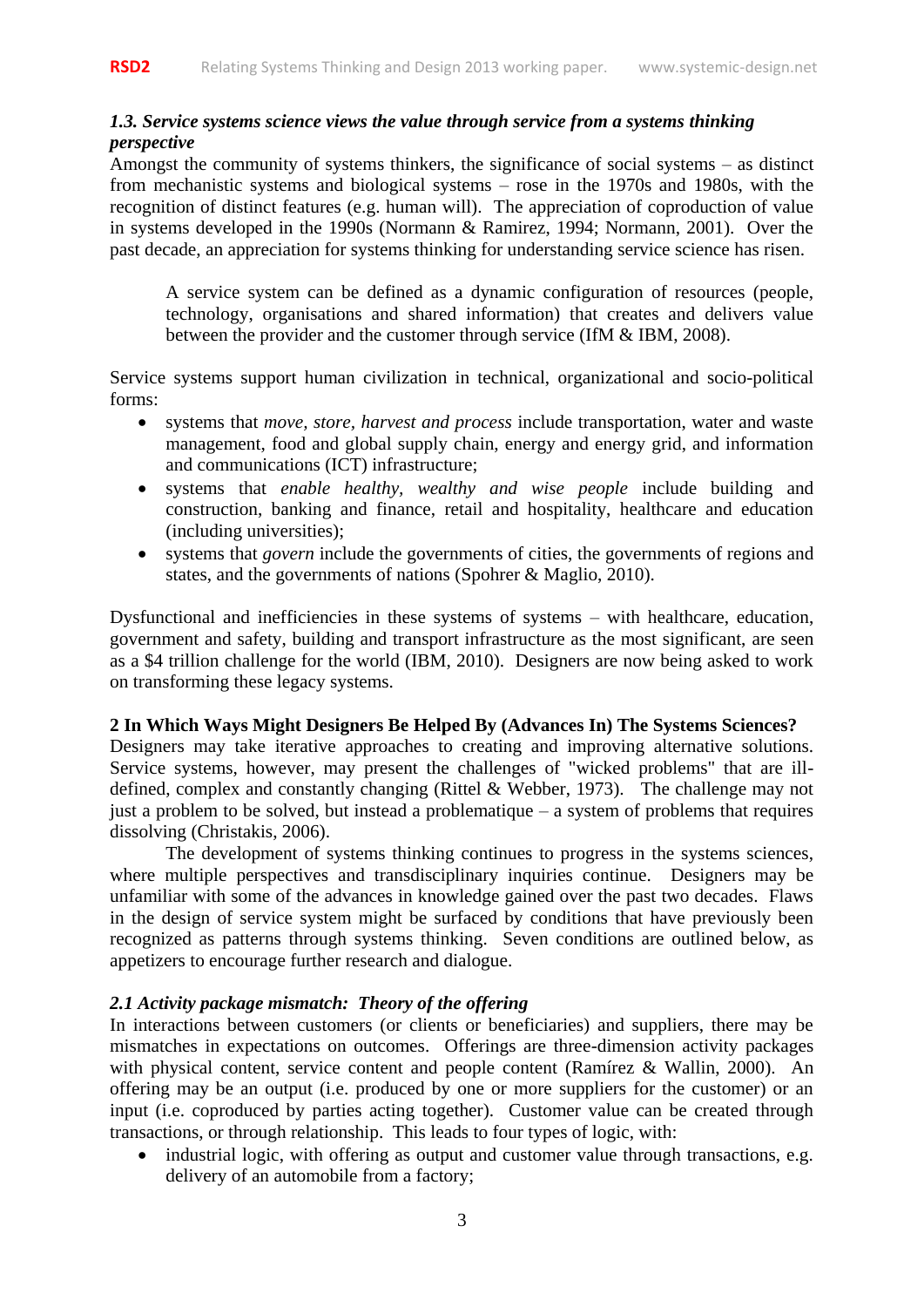- self-service logic, with offering as input and customer value through transactions, e.g. an automated teller machine where the funds cannot be delivered unless the requester interacts with a machine;
- service logic, with offering as output and customer value through relationship, e.g. a luxury hotel where customers are remembered from prior stays, so that amenities are prepared in advance; and
- partnership logic, with offering as input and customer value through relationship, e.g. a joint venture technology development alliance where industry standards continue to evolve, so that each party brings unique inputs for collaboration, and resulting outputs are not guaranteed.

Breakdowns can occur when all parties do not have a shared understanding about the shape of the activity package.

- One party could have the perspective that customer value is produced freshly for each and every transaction (e.g. we keep costs low by giving the same output for every customer every time), while another party sees customer value in an ongoing relationship (e.g. yes, sorry that things didn't work out this time, we can make it up the next time). Commonly, when contracts fail, recourse is not exercised and parties work out problems through negotiated order (Macaulay, 1963; Parhankangas, Ing, Hawk, Dane, & Kosits, 2005).
- One party could have the perspective that an offering is an output (e.g. this recorded music is a performance that I can listen to, again and again), while another has the perspective that the offering is an input (e.g. this recorded music gives me samples that I can remix into my own performances). The uses that the customer rights/privileges that the customer perce

Since a supplier could offer a variety of a different activity package to each different customers, this unit of analysis provides a foundation for a theory of the offering (Normann & Ramírez, 1989).

#### *2.2 Coordination fumble: Language action perspective*

In cooperative work, the *language action perspective* sees organizations as networks of directives and commissives (Winograd & Flores, 1986; Winograd, 1986, 2006). With a directive, a speaker asks for a (future) performance of some action by the hearer. With a commissive, a speaker becomes committed to the future performance of an action. The network of speech acts – requests, counters, acceptances, promises, assertions, declarations – constitute a conversation for action. Individuals less skilled in managing their speech acts may lead to failures in language action. Additionally, breakdowns may occur when unanticipated troubles arise, and commitments are not renegotiated in consideration of the new conditions.

In further detailing the language action that occurs in service systems, four types of commitments are suggested:

- commitments to produce a deliverable (e.g. an output on a specified date  $-$  a house on closing day);
- commitments to follow a process (e.g. roles and procedures for execution legal protocols where standardized steps are followed);
- commitment to provide a capability (e.g. an expected level of resource the number of call centre operations answering telephones on a given day); or
- commitments to contribute to a relationship (e.g. efforts to maintain a social arrangement with an associated – meeting a friend to share time together) (Ing, 2008).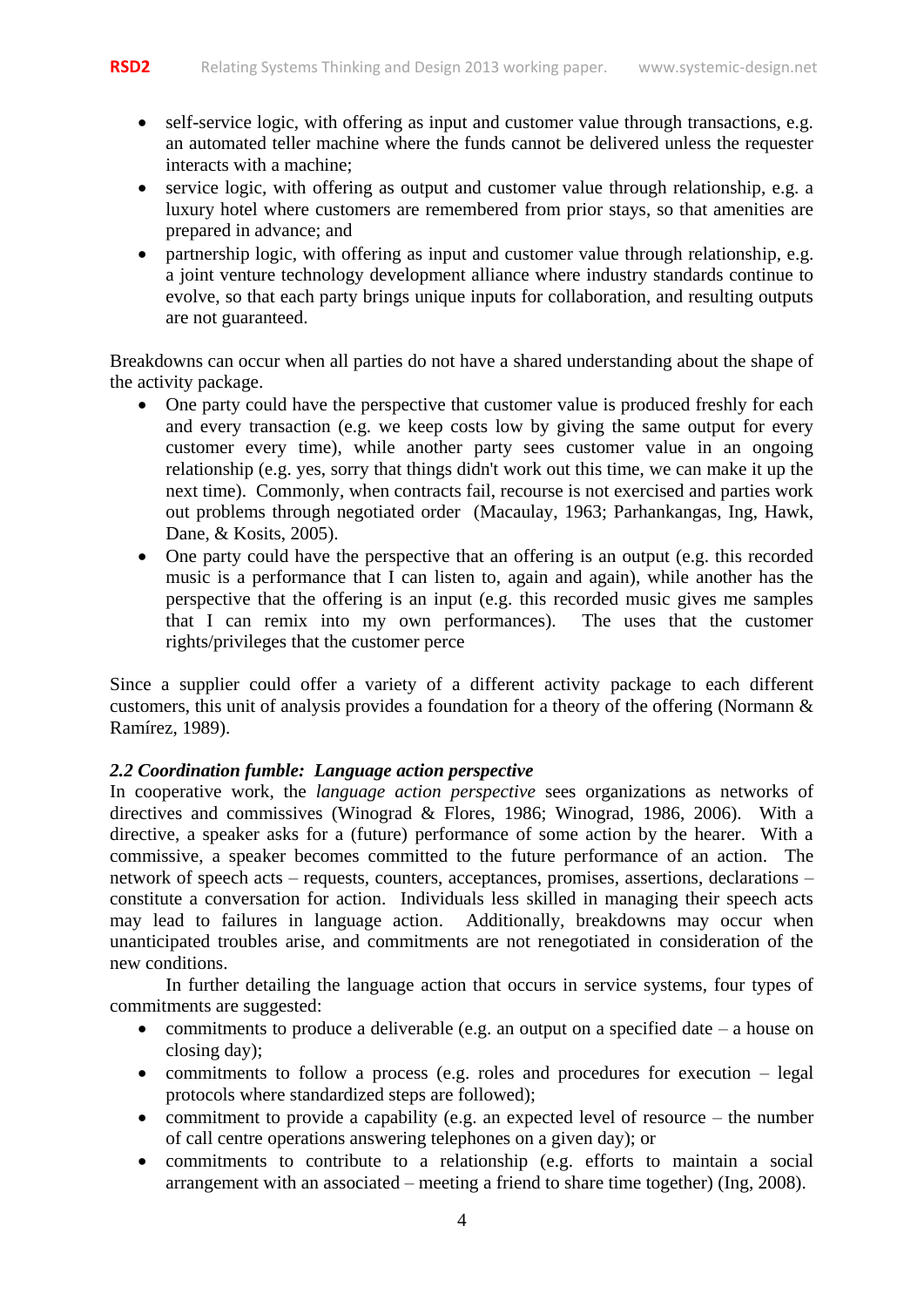A coordination fumble can occur when parties have different impressions of commitments made (e.g. a customer expects a tangible deliverable on a date, whereas the supplier provides time and materials over a period). The fumble can be exacerbated as each individual makes plans and commitments with others, based on the presumption of successful attainment of inputs committed to him or her. If the service system has alerts that a fumble has occurred or is about to happen, recovery or remediation of the breakdown may be possible.

#### *2.3 Change target discord: Reactivism, inactivism, preactivism, interactivism*

When an intervention to change a service system is to be conducted, stakeholders may have different views on the preferred design. The orientations towards change may be described in one of four dispositions:

- *reactivists* prefer a previous state, and may resist an intervention by trying to return to where they once were, even undoing previous changes;
- *inactivists* are satisfied with the way things are, and see any intervention as unlikely to improve their state, with the possibility that conditions could be worse;
- *preactivists* believe the future will be better than the present, attempting to predict and prepare for changes within a system, rather than adapting the system to changes in the environment; and
- *interactivists* are not willing to settle for the current state of affairs or to return to the past, and will work towards desirable futures by preventing for threats and creating opportunities (Ackoff, 1997).

A change target discord occurs when stakeholders are not given the opportunity to voice their points of view and concerns on the subject. Plans for change are normally explained rationally. Stakeholders may, however have objections due to non-rational (i.e. aesthetic, poetic, political and/or religious) grounds. Dialogue on concerns may lead to learning, so that objections may be reduced to concurrence, if not endorsement. Failure to deal with the nonrational may lead to the having to deal with the irrational, as emotions overcome reason (Hawk, 1996).

#### *2.4 Resource scaling collapse: Supply side sustainability*

As systems scale up in size, they may be elaborated in one of two ways: (i) through a structural elaboration, where complicatedness is increased along a flat hierarchy, or (ii) through an elaboration of organization, where complexity is increased in a deep hierarchy (Allen, Tainter, & Hoekstra, 1999). This pattern is demonstrated in the design of Internet servers, where workloads are distributed across multiple machines. When a network of web servers reaches capacity, the choices are (i) structural elaboration through the addition of more – usually identical – machines so that the front end load balancer can distribute requests over the increasingly complicated system; or (ii) elaboration of organization through the addition of specialization, e.g. compute-bound requests sent to faster processors and diskbound requests sent to faster storage devices, in an increasingly complex system.

The complicated designs represent a low gain pattern, where each resource unit requires consumes less energy, and the flat hierarchy results in greater sustainability (Allen, Allen, Malek, Flynn, & Flynn, 2009). Think of a server farm of computers based on personal computer technology: each microprocessor operates off household electrical power, and if one unit fails, that workload can be shifted over to another. The complex designs represent a high gain pattern, where the overall server cluster consumes less total energy, and the deep hierarchy operates with greater efficiency. Comparing a mainframe computer to the server farm, total electrical power consumption is lower, but if one of the specialized operating units fails, the whole system could fail.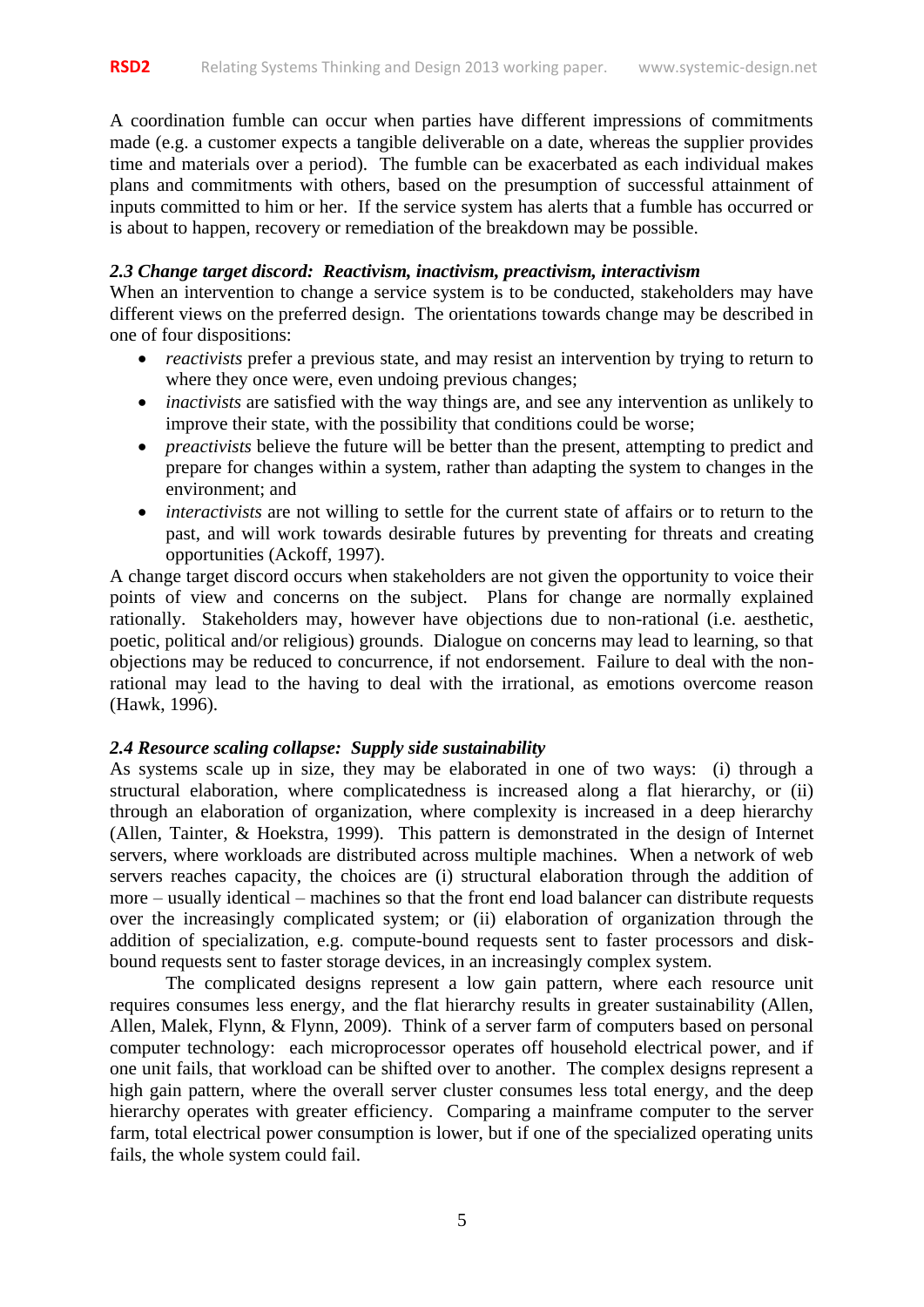The theory of supply side sustainability advises decomplexifying the deep hierarchies of systems into more complicated flat hierarchies. Resource usage, at the systemic level, is less efficient. However, the long term implications of scaling systems, both up and down, is to preclude collapse.

#### *2.5 Environmental context shift: Causal texture theory*

Causal texture theory is based on interactions between on and of a system and its environment. In organizations, there are four linkages (represented with "1" as the system, and "2" as the environment:

- $\bullet$  L<sub>12</sub> links the planning process, as the system acts on its environment;
- $\bullet$  L<sub>21</sub> links the learning from the environment back to the system;
- $\bullet$  L<sub>11</sub> links internal part-part relations (i.e. subsystems interacting with other systems); and
- $\bullet$  L<sub>22</sub> links environment part-part relations (i.e. parts of the environment interacting with other parts of the environment) (Emery & Trist, 1965).

In the field (i.e. the combination of a system and its environment), the causal texture can be described as one of four types:

- Type 1, Random Placid, e.g. a creature lives alone on a flat surface, and there is food everywhere, so when food runs out, the tactic is to move somewhere else.
- Type 2, Clustered Placid, e.g. a creature lives alone on a flat surface, where food is distributed in clumps, so when food runs out, plan to move towards a clump.
- Type 3, Disturbed Reactive, e.g. a creature lives on a flat surface with other competitors, where food is distributed in clumps, so when food runs out, plan to move towards a clump, and if there's a competitor there, move somewhere else.
- Type 4, Turbulent, e.g. a creature and its competitors live on a surface where there is an earthquake, so tactic is to cooperate so that they don't bump into each other.

In conditions where the causal texture shifts from one type to another, the systems may or may not adapt to the changed conditions. A service system that does not appreciate a persistent shift in the environmental context might not survive the breakdown.

#### *2.6 Pacing layers trap: Coevolution and learning*

Within a system, there exist layers that change at varying paces. While most would conventionally think about occupants in a home as the system and their house as the environment, a broader view of learning reverses that: the house can be seen as the system that changes in response to its occupants (which represent part of the environment). Buildings learn in six layers:

- The *site* is slowest changing layer, on which the building is constructed.
- The *structure* is the next slowest changing layer, as the load-bearing walls that are expensive to modify.
- The *skin* protects the exterior surfaces from the weather, changing at a rate faster than the structure.
- The *services* include plumbing and electrical facilities that are constructed inside the structure, that may wear out or obsolesce.
- The *space plan* are the non-load-bearing walls of the interior layout, that can be changed relatively easily according to needs.

The *stuff*, of furniture, changes at a pace most rapidly within the system (Brand, 1994). Design decisions are often made explicitly about the merits and demerits of placement within layers. As a place to store clothes, a closet could be made part of the *space plan*, or an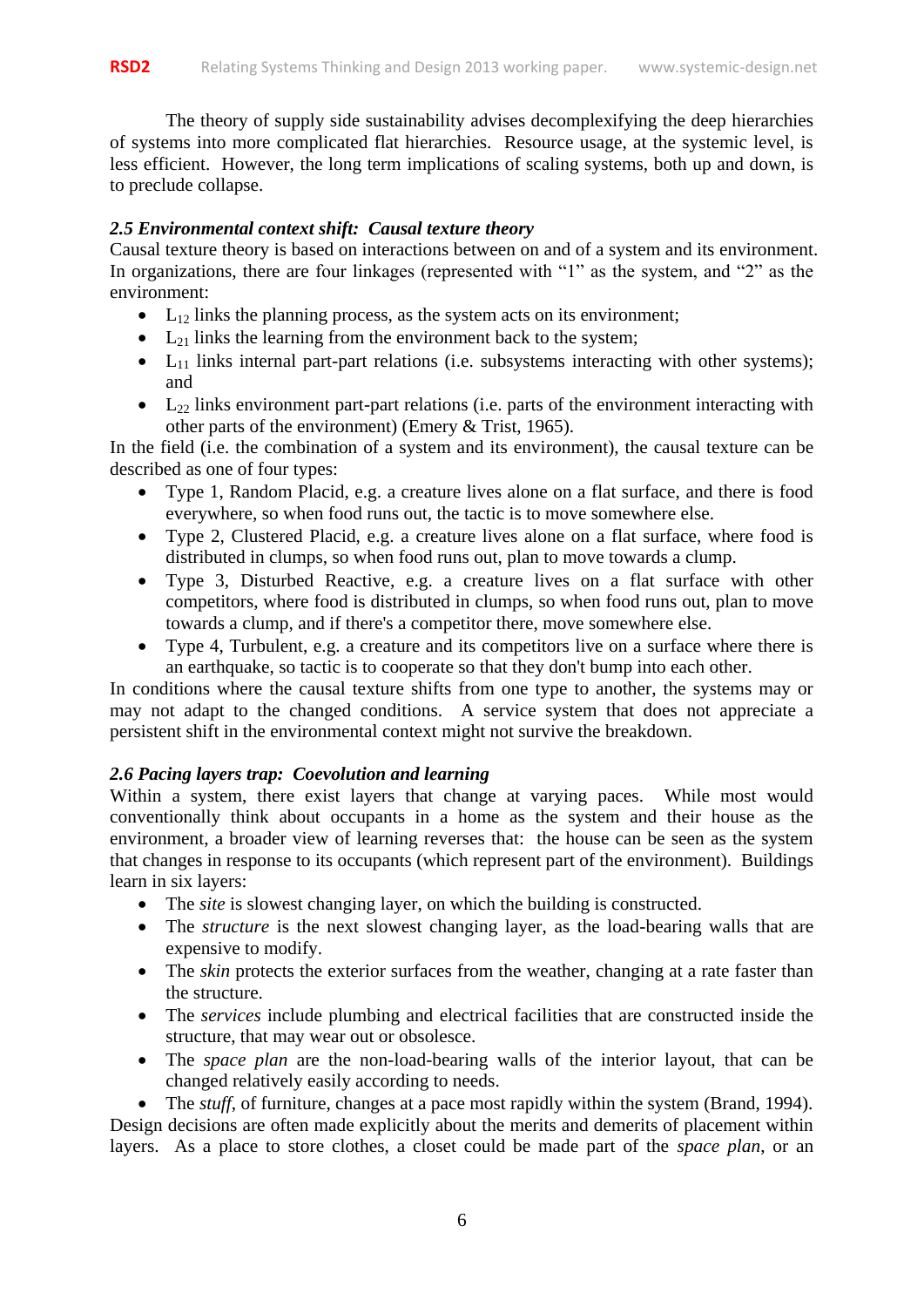armoire could be purchased as *stuff*. If or when the occupant moves out of the house, the closet will stay with the building, whereas the armoire could be taken out by the owner.

A pacing layer is constrained by slower containing layers, and learning or coevolution is easier in the faster contained layers. A breakdown in changing a system may occur by targeting the wrong pacing layer. The faster contained layers are easier to change, but persistent change requires targeting the slower containing layers.

#### *2.7. Regeneration failure: Panarchy*

In the panarchy model, ecosystems have four functions in phases:

- the exploitation (r for rapid growth) phase, where scramble competition sees the usage of energy leaving potential capacity low, and connectedness low;
- $\bullet$  the conservation (K for sustained plateau or maximum population) phase, where contest competition sees potential as high and connectedness as high;
- the release or creative destruction ( $\Omega$  for ending) phase, where potential is low and connectedness is high; and
- the reorganization or innovation ( $\alpha$  for beginning) phase, where high potential and low connectedness represent an opportunity for a transformation (Gunderson & Holling, 2002; Holling, 2001).

The engineering definition of resilience sees disturbed systems returning to their original state. An ecological definition of resilience sees that alternative stable states (or regimes) are possible. Trying to preserve a system in conservation (K) phase when nature presses towards a release (Ω) phase can be counterproductive. Denial results in deferred or failed regeneration.

Ecological resilience is high in  $\alpha$  phase, and low in  $\Omega$  phase. Systems are hard to change when resilience is high. Interventions may be better planned with resilience is low. Release in a smaller and fast system may lead to a "revolt" connection at a system of intermediate size and speed. Conservation in a larger and slower containing system may facilitate renewal in the system of intermediate size and speed through a "remember" connection.

#### **3 Where Might Collaborations with Systems Thinkers Naturally Codevelop?**

As an alternative to deciphering the meaning in the sample patterns described above, designers might consider collaborating with systems thinkers to improve service systems design. Applying systems thinking, in the form of the systems sciences, requires a broader appreciation defining science. Communications could be improved through the development of a pattern language for services systems. Putting theory into practice, action research methods could provide a platform for shared learning.

#### *3.1 Systems thinking as broader view of science appreciates episteme, techne and phronesis*

Science is often associated mostly with episteme (i.e. analytical scientific knowledge). Systems thinking takes a broader view of science to include techne (i.e. technical knowledge) and phronesis (i.e. practical ethics). If episteme is described as "know why" and "techne" is know how (embodied both in individuals and in groups), then phronesis may be known as "know when, know where, know whom". Aristotle placed phronesis – as a pursuit of values in practice based on judgement and experience – as a virtue higher than either episteme (a pursuit of uncovering universal truths) or techne (a pursuit of instrumental rationality towards a conscious goal. Designers could be led to similarly elevate phronesis.

#### *3.2 A pattern language for service systems make a shared vocabulary more concrete*

Pattern languages originated in built environments (i.e. buildings and towns) through the research of architect Christopher Alexander. They were adapted for use in software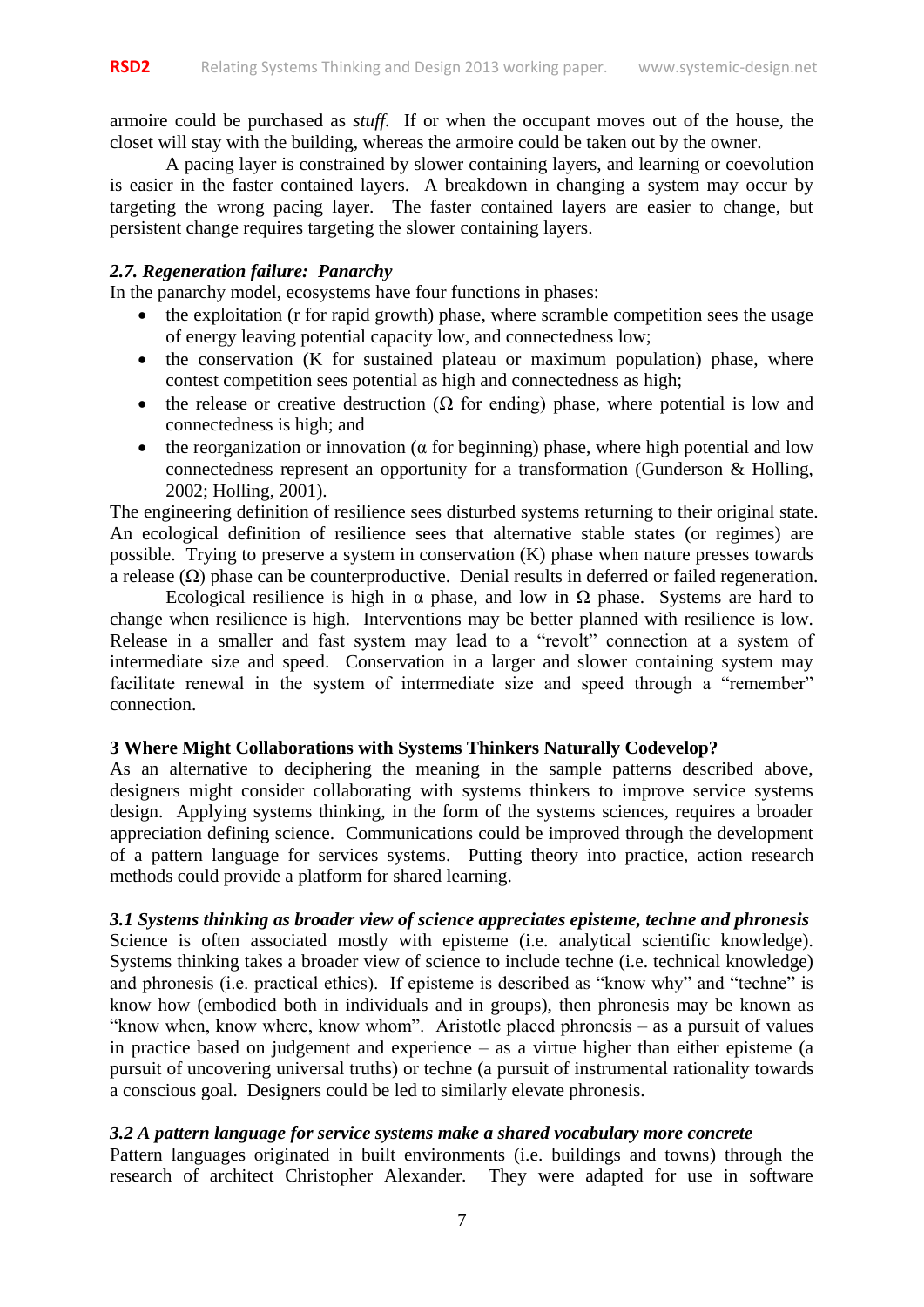development by the Hillside Group: "Patterns and Pattern Languages are ways to describe best practices, good designs, and capture experience in a way that it is possible for others to reuse this experience". A canonical form for patterns includes a pattern name, aliases, problem, context, forces, solution, resulting context, rationale, known uses and related patterns (The Hillside Group, n.d.).

To communicate the reasoning and motivations for design choices in service systems, designers and systems thinkers – potentially driven by members of the systems engineering community – could embark on a journey to develop a shared pattern language.

#### *3.3 In collaborations, action research methods could be a shared platform for learning*

In a practice-based, rather than purely theoretical approach, learning about how to improve service systems designs could be a collaborative project by designers and systems thinkers using action research. "Action research, itself, constitutes a process wherein researchers participate in studies both as subjects and objects with the explicit intention of bringing about change through the research process" (Raelin, 1999). The action research cycle, originating from the work of Kurt Levin, has been refined with a description of a startup, and then five phases:

- 0. Development of a client-system infrastructure, including the definition of the governing group for regulation of the learning cycles.
- 1. Diagnosis: Identifying or defining a problem.
- 2. Action Planning: Considering alternative courses of action to solve a problem.
- 3. Action Taking: Selecting a course of action.
- 4. Evaluating; Studying the consequences of an action.
- 5. Specifying learning: Identifying general findings (Susman & Evered, 1978).

In documenting action plans, it is as important to record reasons for actions not taken, as much as for actions taken. Action research is a systemic approach, and thus the conditions relevant to the problem at one point in time may or may not receive the same weight and priorities at a later time.

#### **4. Learning Systems Thinking Appreciates the Design of the Inquiring System**

If designers and systems thinkers are to work together, development of the joint work may benefit by an understanding of the selected inquiring system. *Unbounded Systems Thinking* (UST) is proposed as an extension of the world of two systems philosopher, Edgar A. Singer and C. West Churchman

Our survey of Singer and Churchman can be summarized in a few brief but critical propositions:

- Every science is to be found within every other.
- Every model presupposes every other model.
- Every problem is to be found within every other problem.

The recognition of an use of these insights or principles is precisely what characterizes or constitutes UST. (Mitroff & Linstone, 1993, p. 171)

Designers interested in improving service systems may learn to appreciate the heritage and rich body of knowledge available within the systems thinking community.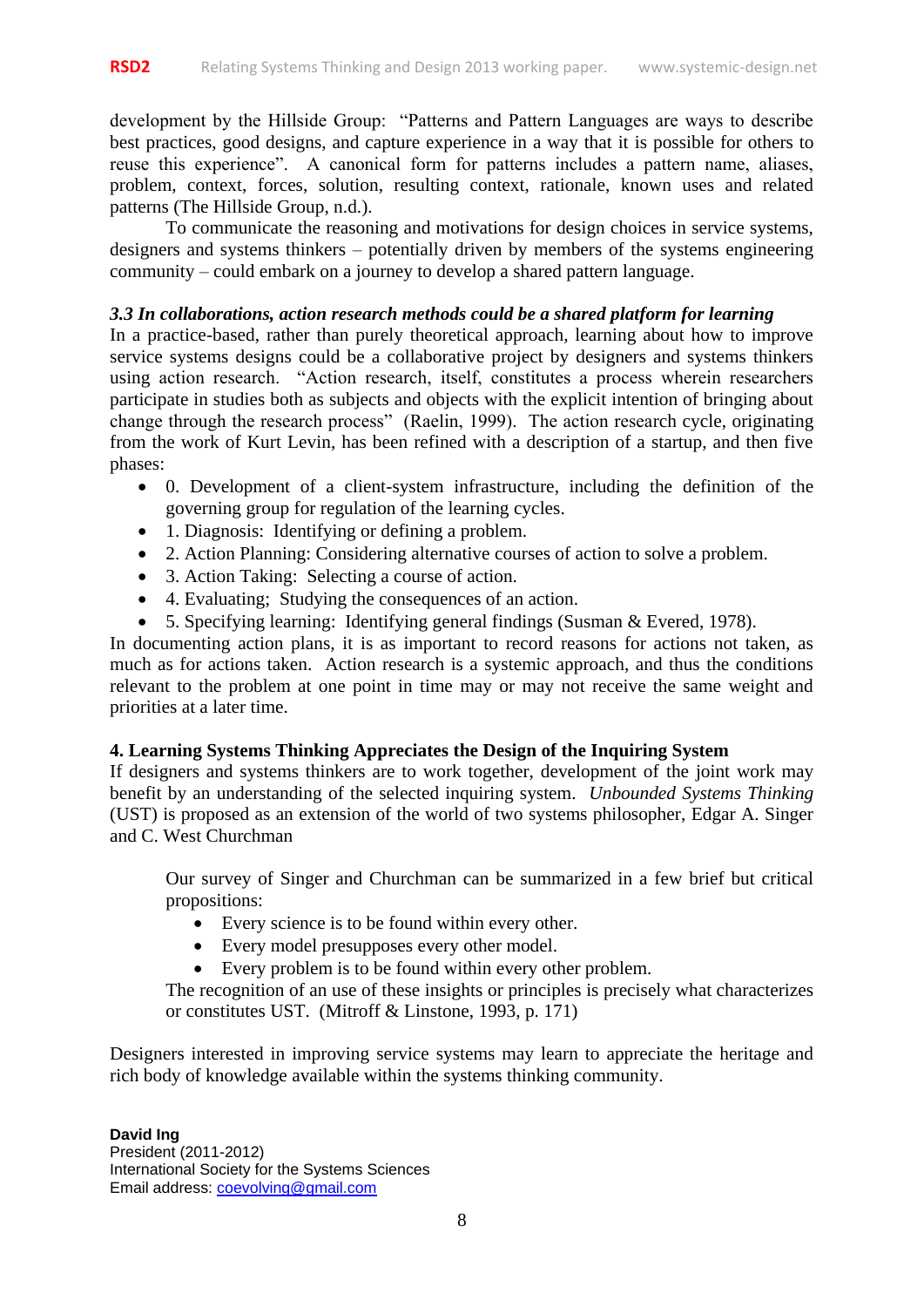#### **References**

- Ackoff, R. L. (1981). *Creating the Corporate Future: Plan or Be Planned For*. New York: John Wiley and Sons. Retrieved from http://books.google.com/books?id=8EEO2L4cApsC
- Ackoff, R. L. (1997). Systems, messes and interactive planning. In E. L. Trist, H. Murray, & F. E. Emery (Eds.), *The Social Engagement of Social Science: The socio-ecological perspective* (Vol. 3). University of Pennsylvania Press. Retrieved from http://www.moderntimesworkplace.com/archives/ericsess/sessvol3/Ackoffp417.opd.pdf
- Allen, T. F. H., Allen, P. C., Malek, A., Flynn, J., & Flynn, M. (2009). Confronting economic profit with hierarchy theory: The concept of gain in ecology. *Systems Research and Behavioral Science*, *26*(5), 583–599. doi:10.1002/sres.998
- Allen, T. F. H., Tainter, J. A., & Hoekstra, T. W. (1999). Supply-side sustainability. *Systems Research and Behavioral Science*, *16*(5), 403–427. doi:10.1002/(SICI)1099-1743(199909/10)16:5<403::AID-SRES335>3.0.CO;2-R
- Brand, S. (1994). *How buildings learn: what happens after they're built*. New York: Viking.
- Brown, T. (2008). Design thinking. *Harvard Business Review*, *86-92*(6), 84. Retrieved from http://www.ideo.com/by-ideo/design-thinking-in-harvard-business-review
- Christakis, A. N. (2006). A Retrospective Structural Inquiry of the Predicament of Humankind. In J. P. van Gigch & J. McIntyre-Mills (Eds.), *Rescuing the Enlightenment from Itself: Critical and Systemic Implications for Democracy* (Vol. 1, pp. 93–122). Springer US. Retrieved from http://dx.doi.org/10.1007/0-387- 27589-4\_7
- Churchman, C. W. (1971). *The design of inquiring systems: basic concepts of systems and organization*. Basic Books.
- Cross, N. (1982). Designerly ways of knowing. *Design Studies*, *3*(4), 221–227. doi:10.1016/0142- 694X(82)90040-0
- Cross, N. (2001). Designerly Ways of Knowing: Design Discipline Versus Design Science. *Design Issues*, *17*(3), 49–55. doi:10.1162/074793601750357196
- Cross, N. (2007). From a Design Science to a Design Discipline: Understanding Designerly Ways of Knowing and Thinking. In R. Michel (Ed.), *Design Research Now* (pp. 41–54). Birkhäuser Basel. Retrieved from http://dx.doi.org/10.1007/978-3-7643-8472-2\_3
- Emery, F. E., & Trist, E. L. (1965). The Causal Texture of Organizational Environments. *Human Relations*, *18*(1), 21–32. doi:10.1177/001872676501800103
- Gharajedaghi, J. (1999). *Systems thinking: managing chaos and complexity : a platform for designing business architecture*. Elsevier. Retrieved from http://books.google.ca/books?id=7N-sFxFntakC
- Gunderson, L. H., & Holling, C. S. (2002). *Panarchy: understanding transformations in human and natural systems*. Island Press.
- Hawk, D. L. (1996). Relations between architecture and management. *Journal of Architectural and Planning Research*, *13*(1), 10–33. Retrieved from http://davidhawk.com/wp-content/uploads/2010/12/Relations-Between-Architecture-A4.doc
- Holling, C. S. (2001). Understanding the Complexity of Economic, Ecological, and Social Systems. *Ecosystems*, *4*(5), 390–405. doi:10.1007/s10021-001-0101-5
- IBM. (2010). *The World's 4 Trillion Dollar Challenge: Using a system-of-systems approach to build a smarter planet* (No. GBE03278-USEN-02). Retrieved from http://www-935.ibm.com/services/us/gbs/bus/html/ibv-smarter-planet-system-of-systems.html
- IfM, & IBM. (2008). *Succeeding through Service Innovation: A Service Perspective for Education, Research, Business and Government*. Cambridge, UK: University of Cambridge Institute for Manufacturing. Retrieved from http://www.ifm.eng.cam.ac.uk/ssme/
- Ing, D. (2008). Offerings as commitments and context: Service systems from a language action perspective. In *Proceedings of the 12th International Conference of the UK System Society*. Oxford, UK.
- Ing, D. (2013). Rethinking Systems Thinking: Learning and Coevolving with the World. *Systems Research and Behavioral Science*, *30*(5). doi:10.1002/sres.2229